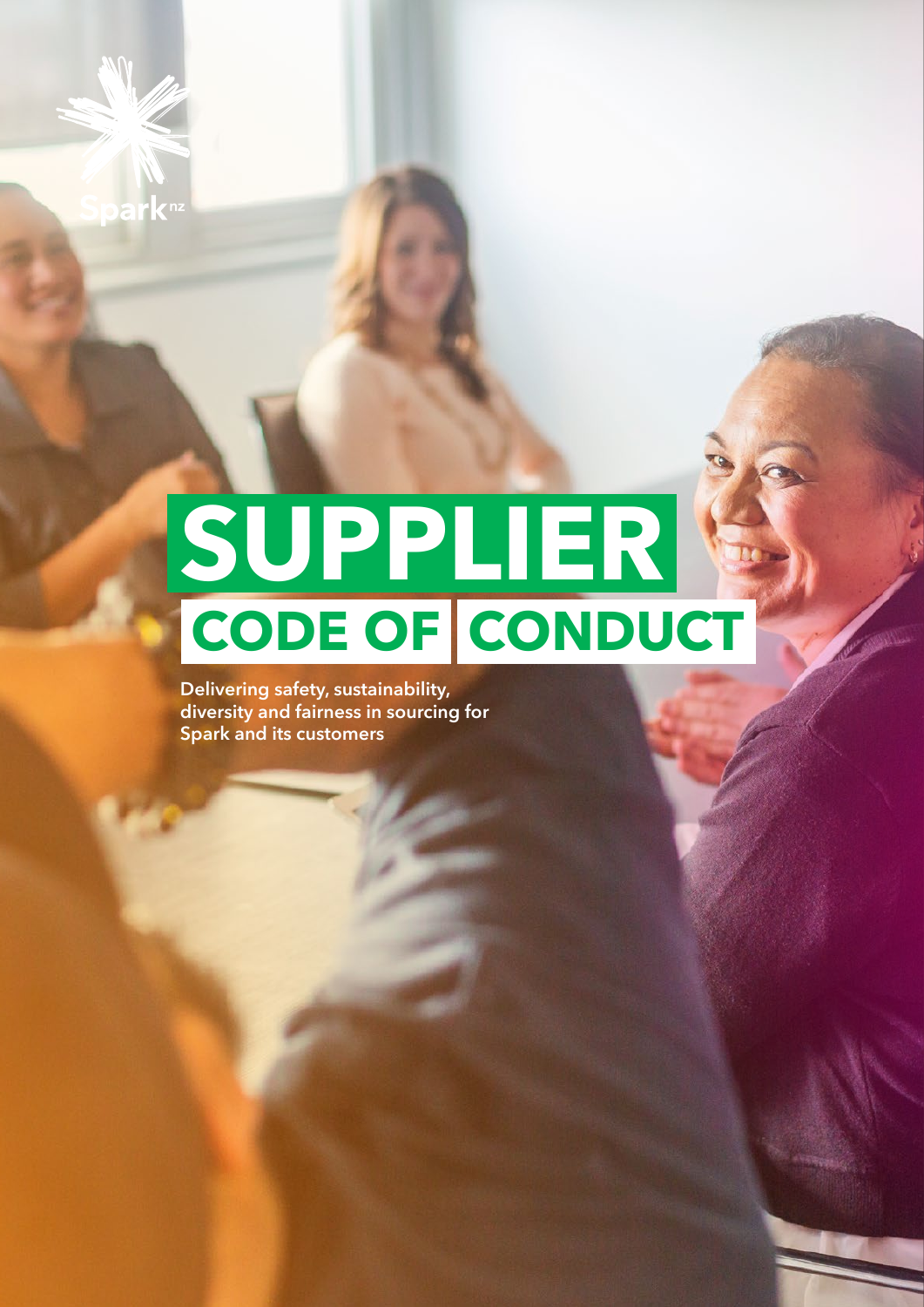## **Contents**

| 1.             | <b>Purpose</b><br><b>Scope</b> |                                     | 3              |
|----------------|--------------------------------|-------------------------------------|----------------|
| 2.             |                                |                                     | 3              |
| 3 <sub>1</sub> | <b>Standards</b>               |                                     | 3              |
|                | 3.1                            | Labour and Human Rights             | 3              |
|                | 3.2                            | <b>Health and Safety</b>            | $\overline{4}$ |
|                | 3.3                            | <b>Environmental Sustainability</b> | $\overline{4}$ |
|                | 3.4                            | <b>Ethical Business Practices</b>   | 5              |
| 4.             | <b>Application</b>             |                                     | 5              |
| 5.             | <b>Non-compliance</b>          |                                     | 6              |
| 6.             | <b>Audit</b>                   |                                     |                |
| 7.             | <b>Updates</b>                 |                                     |                |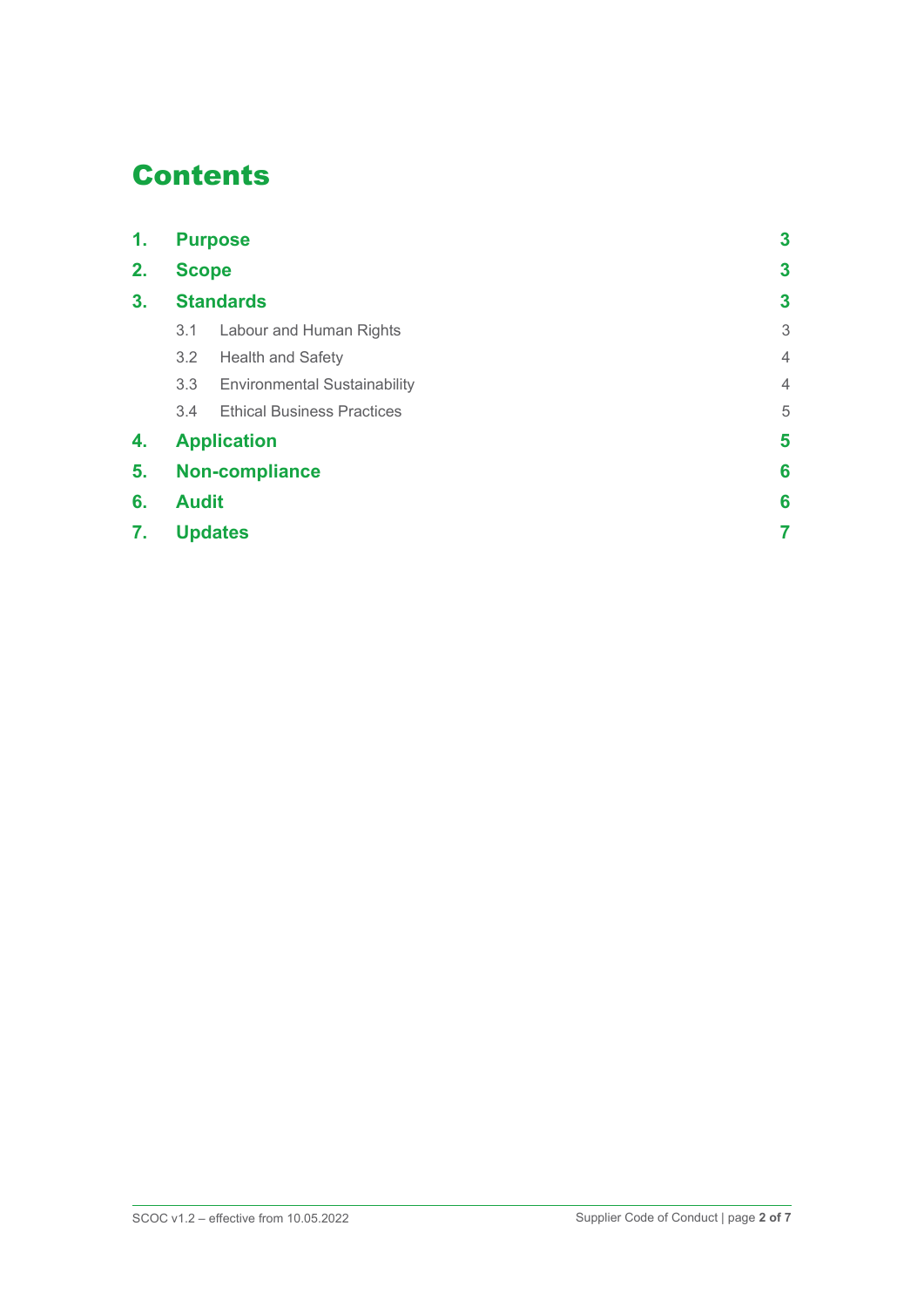## 1. Purpose

Spark New Zealand Trading Limited and its related companies (**Spark**) are committed to sourcing products and services from suppliers (**Suppliers**) who provide safe working conditions, treat workers with respect and dignity and conduct business in an environmentally and socially responsible manner.

This Supplier Code of Conduct (**Code**) demonstrates Spark's commitment to advance social, environmental and ethical responsibility in its supply chain. Spark expects its Suppliers to meet or exceed the minimum standards set out in this Code and to fully comply with all applicable laws and regulations when conducting business with Spark. Failure to comply with the standards and provisions in this Code may result in a Supplier being disqualified from supplying further products and services to Spark.

## 2. Scope

This Code applies to all Suppliers, including their parent, subsidiaries, affiliates and subcontractors, who provide products or services to Spark (**Representatives**).

Suppliers are responsible for communicating this Code to their Representatives, ensuring their compliance with this Code and taking appropriate action to address non-compliance.

## 3. Standards

#### 3.1 Labour and Human Rights

Suppliers must ensure workers are treated in a manner consistent with international human rights standards, including the UN Universal Declaration of Human Rights, UN Convention on the Rights of the Child and the International Labour Organisation Core Conventions. As a minimum, Suppliers must:

- provide safe and healthy conditions for all workers in the manufacture and supply of products and services and comply with local laws
- have policies that promote equal employment opportunities, and diversity and inclusion including proactive support of diverse and inclusive hiring and promotion practices
- ensure all workers are voluntarily employed, lawfully entitled to work at that location and not under any form of forced, coerced, bonded, indentured or involuntary labour
- not use child labour (a child being any person under 15 years old or under the age for completing compulsory education or under the minimum age for employment under local law, whichever is greatest)
- respect the rights of all workers to associate freely on a voluntary basis, seek representation, join or not join labour unions and bargain collectively as they choose in accordance with local law
- maintain a workplace free of harassment and unlawful discrimination and in any event not engage in or permit discrimination in hiring and employment practices or harassment based on race, ethnicity, age, gender, sex, sexual orientation, gender identity, disability, genetics, pregnancy, religion, political affiliation, union membership or marital status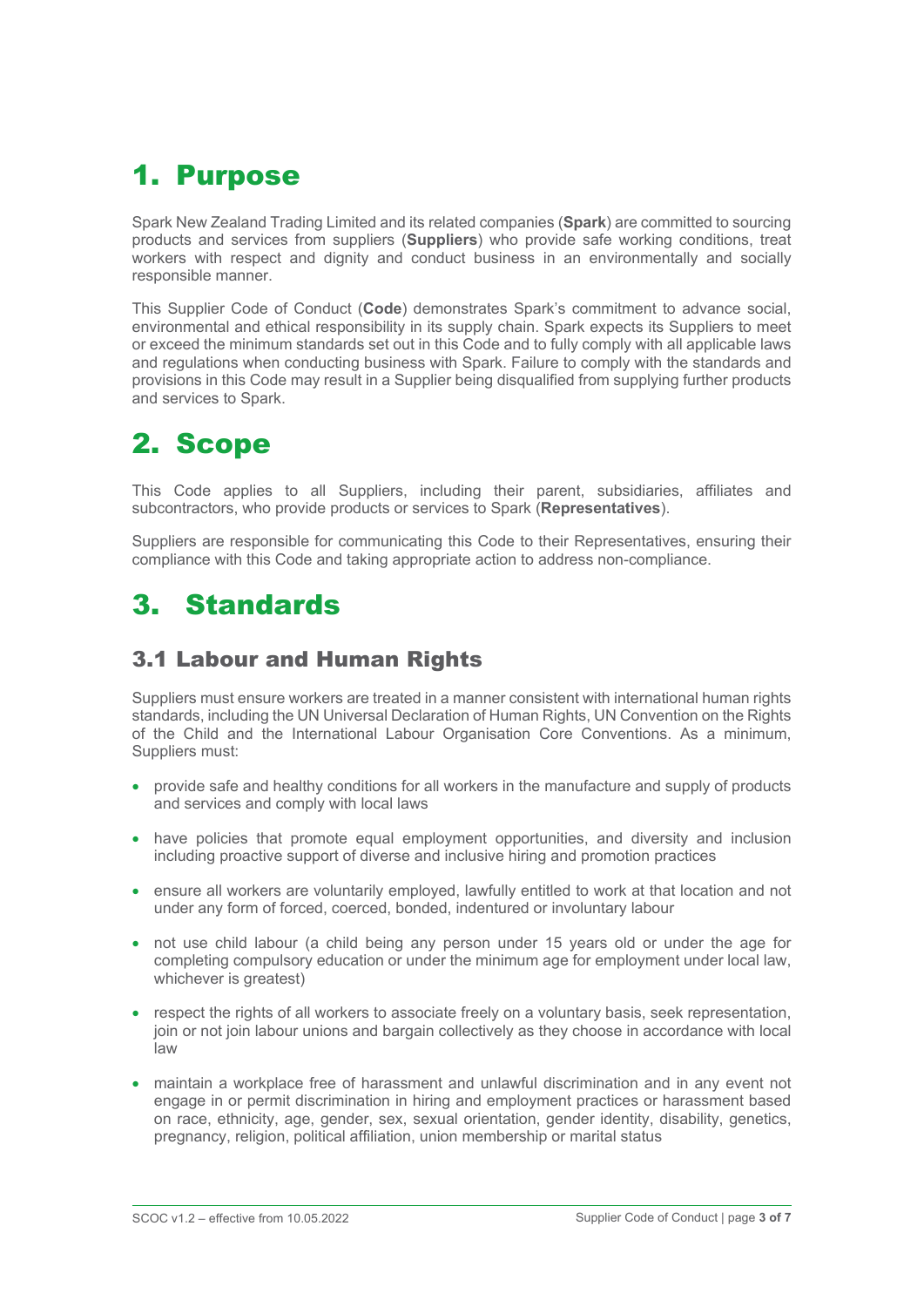- pay workers a wage that enables them to live with dignity and participate as active citizens in society
- ensure that workers receive wages and worker benefits that comply with all applicable local laws and are not subject to wage deductions as a disciplinary measure
- ensure that working hours, voluntary overtime work and the granting of leave of any form, comply with all applicable local laws
- respect the privacy rights of all workers, including whenever personal information is collected, stored, used or shared, and with respect to any employee monitoring practices, and
- allow all workers to communicate openly with management regarding working conditions and human rights without fear of reprisal, intimidation or harassment in accordance with local laws and in any event in a manner that respects basic rights of open communication, direct engagement and humane and equitable treatment
- consider risk in their own supply chain. If relevant, publish a Modern Slavery Statement as required to local regulation, and if relevant, have in place their own supplier code of conduct, and processes for managing the responsible sourcing of mined materials used in electronics manufacture, e.g., tantalum, cobalt.

#### 3.2 Health and Safety

The quality of products and services, the consistency of production and workers' morale are enhanced by a safe and healthy work environment. As a minimum, Suppliers must:

- ensure the health and safety of all workers and ensure compliance with all applicable health and safety laws
- develop and maintain sound health and safety management policies, practices and management systems that are designed to promote the health of employees, reduce workrelated injuries and illness and ensure the safety and quality of products and services
- make a copy of their health and safety policies available to all workers and provide all workers with appropriate workplace health and safety training, and
- ensure that all Supplier personnel comply with Spark's Supplier Health and Safety Policy whilst at any Spark premises

#### 3.3 Environmental Sustainability

Environmental responsibility is integral to the manufacture and supply of world class products and services. As a minimum, Suppliers must:

- consider their greenhouse gas emissions and take steps to reduce their impact on climate change. This may also include steps to improve energy efficiency, and work in partnership with Spark to support Spark to achieve its own emissions reduction targets.
- maintain and comply with all required environmental permits, approvals and registrations
- minimise waste of all types, including water and energy by practices such as modifying production, maintenance and facility processes, materials substitution, conservation, recycling and re-using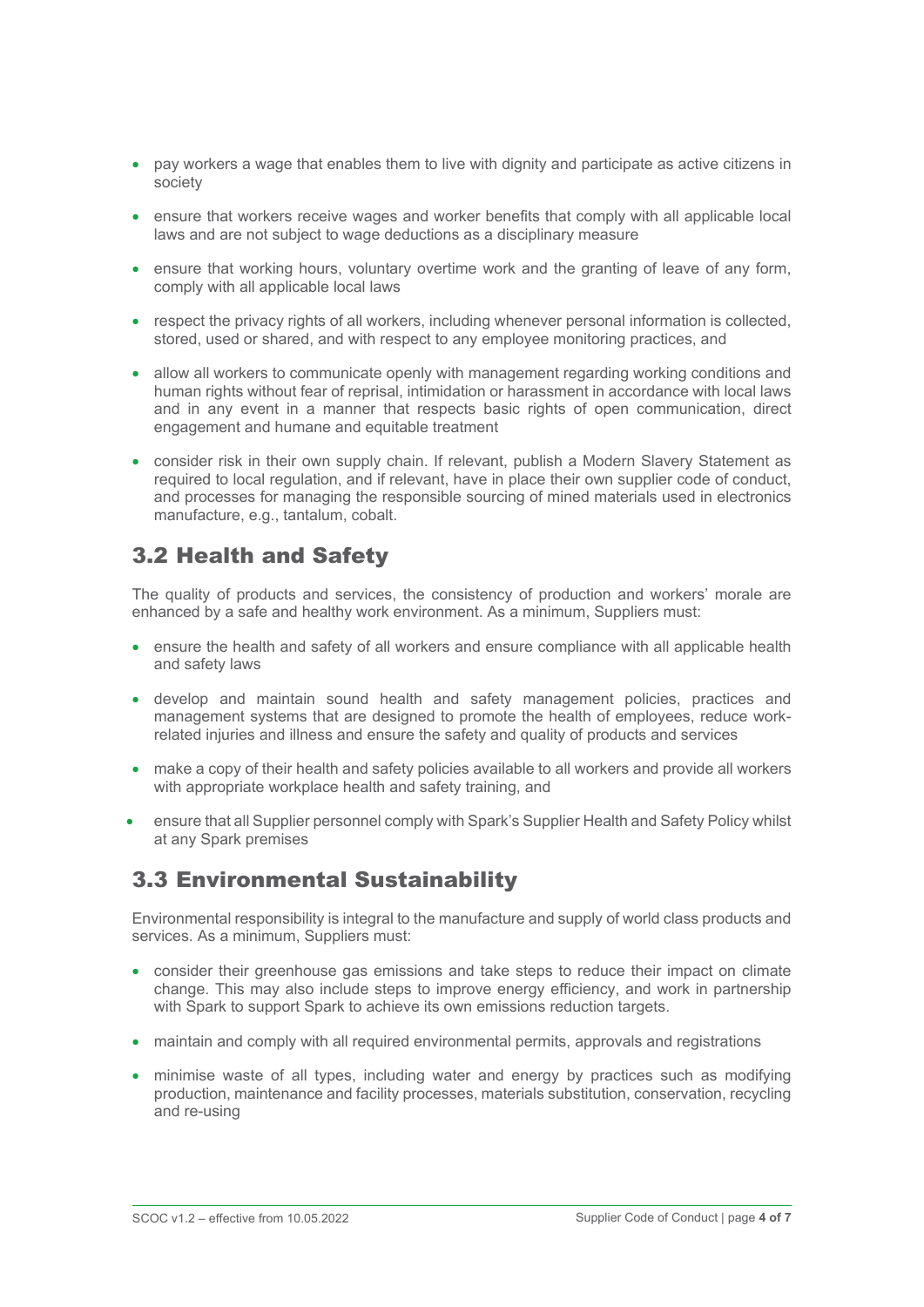- identify and manage chemicals and other materials that might pose a hazard if released to the environment, including ensuring their safe handling, movement, storage, use and disposal
- identify, categorise, monitor and treat waste water and solid waste generated from operations, industrial processes and sanitation facilities prior to discharge or disposal
- identify, categorise, monitor and treat air emissions of volatile organic chemicals, aerosols, corrosives, particulates, ozone depleting chemicals and combustion by-products generated from operations prior to discharge
- adhere to all applicable laws regarding the use of specific substances in products and manufacturing processes, including labelling for recycling and disposal, and
- actively pursue opportunities for continuous improvement and development of process efficiencies in product and service delivery

#### 3.4 Ethical Business Practices

Suppliers must adhere to high standards of moral and ethical conduct, comply with all applicable laws and refrain from engaging in any form of corrupt practices, including anti-competitive activity. As a minimum, Suppliers must:

- handle all business dealings and transactions with the highest standards of integrity, transparency and honesty
- conduct business in accordance with all applicable laws, including those relating to competition, fair trading, privacy, anti-bribery and corruption, anti-money laundering and countering the financing of terrorism
- comply with all applicable insider trading laws when in possession of information about Spark that is not available to the investing public and that could influence an investor's decision to buy or sell shares
- not accept, offer or permit to be accepted or offered; nor offer to Spark or Spark employees; any bribe, kickback, favour, gift, prize, hospitality, entertainment or other means of obtaining or attempting to obtain undue or improper advantage or favourable treatment regarding any business opportunity or product
- respect third party intellectual property rights, including implementing and maintaining appropriate controls to protect Spark's brand and intellectual property against misuse and damage
- adhere to high standards of fair business, advertising and competition, including not engaging in any collusive bidding, price fixing, price discrimination or other unfair trade practices in violation of applicable laws, and
- disclosing any actual, perceived or potential conflict of interest to Spark, including any employee or contractor of Spark who may have a financial or other interest of any kind in the Supplier's business

# 4. Application

All Suppliers must comply with this Code. The rights, standards and terms set out in this Code are in addition to the terms of any contract between Spark and its Suppliers, and will prevail over those contracts to the extent of any conflict or inconsistency.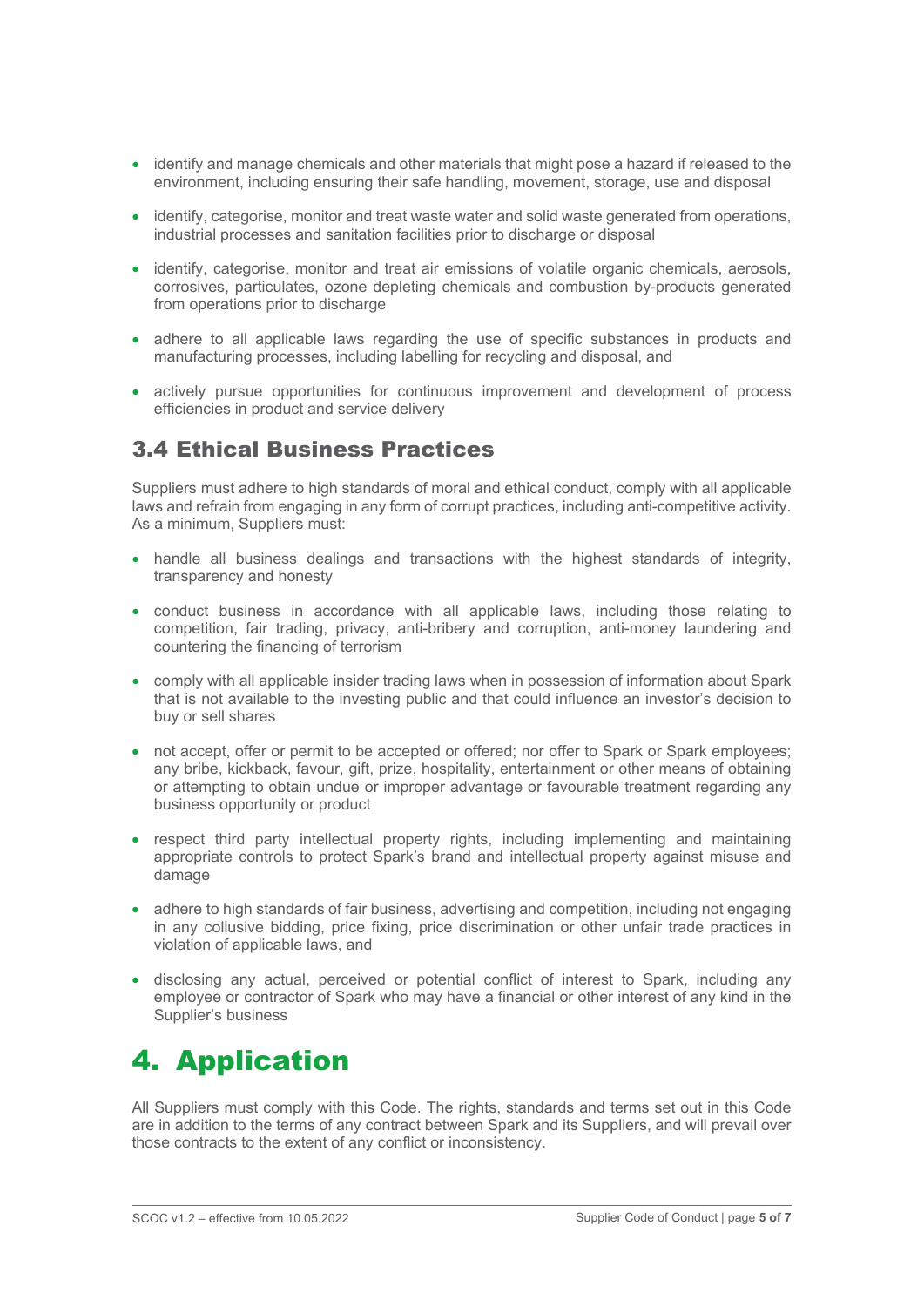As a minimum, Suppliers must:

- meet the standards set out in this Code
- actively review, monitor and update their policies, processes and business operations to ensure consistency with this Code
- implement and maintain policies and processes to maintain whistle-blower confidentiality and protect whistle-blowers from retaliation and victimisation
- promptly notify Spark of any known or suspected improper behaviour by any person relating to the Supplier's dealings with Spark or its personnel, and
- promptly notify Spark of any material breaches to this Code

## 5. Non-compliance

If Spark considers a Supplier is not complying with this Code, Spark may by written notice:

- advise the Supplier of that non-compliance, in which case the Supplier must remediate the non-compliance to Spark's satisfaction, and
- without any liability to the Supplier, immediately:
	- suspend or cancel the Supplier's supply of any goods or services to Spark, including suspending the payment of any associated invoices, until that non-compliance is remedied to Spark's satisfaction, or
	- terminate any or all of the Supplier's contracts with Spark

The rights set out in this section are in addition to any rights set out in the Supplier's contracts with Spark.

### 6. Audit

Spark may review and audit the Supplier's compliance with this Code. At Spark's request, the Supplier must provide Spark or its nominated representative with all documentation, information and assistance as reasonably required in connection with such review or audit (including access to any relevant premises, facilities, personnel and systems involved in the performance of Supplier's contract with Spark).

In conducting any audit, Spark will:

- treat any information received by Spark in connection with that audit as confidential information in accordance with Spark's contract with the Supplier
- give the Supplier at least 3 business days' prior written notice, unless a different period is agreed or the nature and severity of potential non-compliance requires a shorter notice period
- conduct any on-site audit activities during normal business hours, in a manner that does not unreasonably disrupt the Supplier's business operations and in accordance with the Supplier's reasonable security requirements